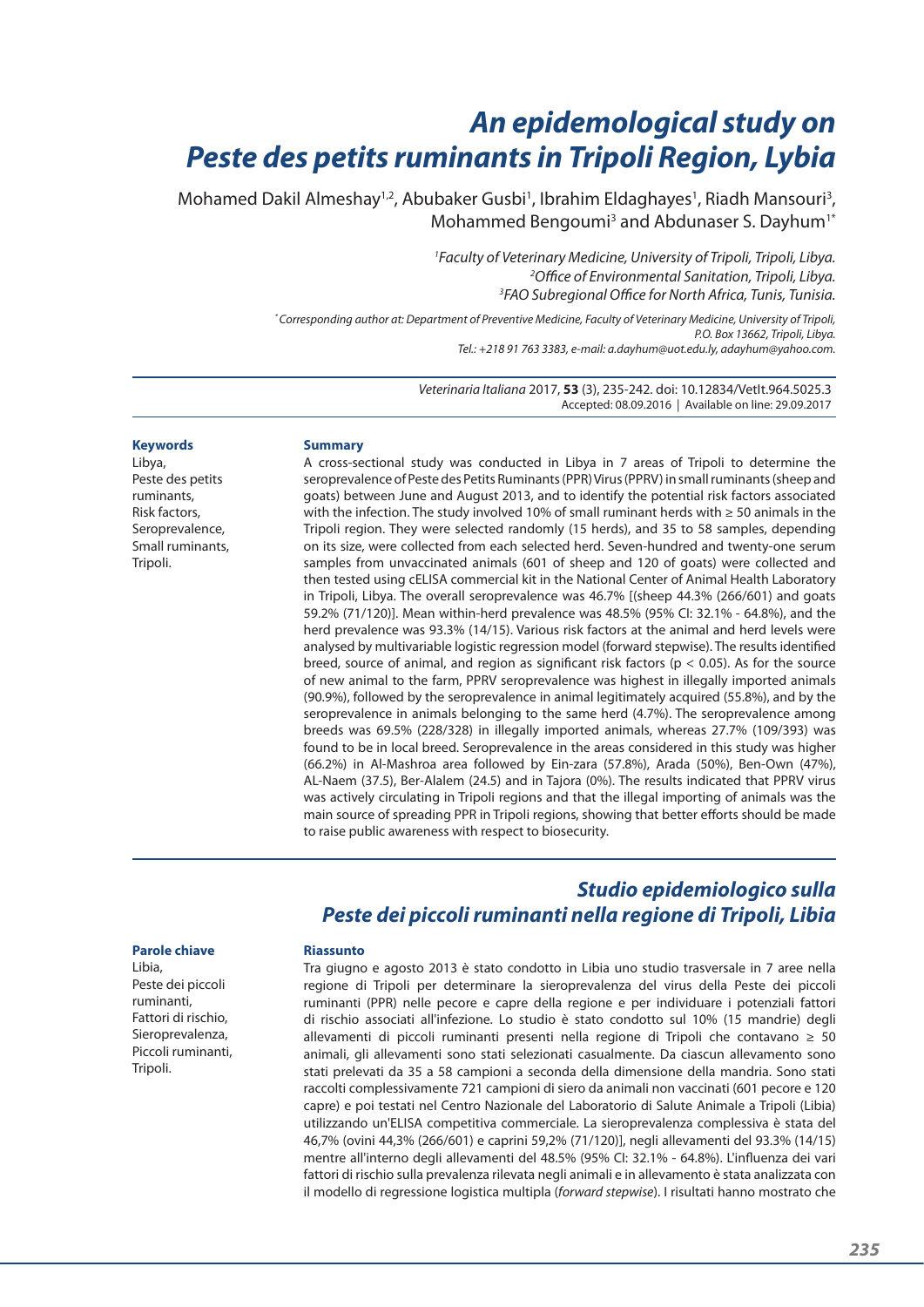la razza, la provenienza dell'animale e la regione sono fattori di rischio significativi (p < 0,05). Se si considera la provenienza degli animali, la sieroprevalenza è stata più alta negli animali importati illegalmente (90,9%), seguita dalla sieroprevalenza rilevata in animali acquisiti legittimamente (55,8%) e da quella in animali nati in allevamento (4,7%). La sieroprevalenza tra le razze è risultata essere del 69,5% (228/328) negli animali illegalmente importati, mentre il 27,7% (109/393) si riscontra in razze locali. Secondo le aree geografiche prese in considerazione in questo studio, la sieroprevalenza è risultata superiore (66,2%) nell'area di Al‑Mashroa, seguita da Ein‑zara (57,8%), Arada (50%), Ben‑Own (47%), AL‑Naem (37,5) Ber‑Alalem (24,5) e in Tajora (0%). I risultati hanno indicato che nelle regioni studiate il virus PPR circolava attivamente e che per quelle aree l'importazione illegale di animali costituisce la principale fonte di diffusione del virus PPR, dimostrando che occorrono maggiori sforzi per sensibilizzare l'opinione pubblica ad adottare tutte le misure igienico sanitarie necessarie per ridurre la diffusione di queste infezioni emergenti.

# *Introduction*

Peste des petits ruminants (PPR), also known as 'goat plague', is a viral disease of goats and sheep characterized by fever, sores in the mouth, diarrheal, pneumonia, and sometimes death. It is caused by a morbillivirus of the family of paramyxoviruses, which is related to rinderpest, measles and canine distemper (Radostits *et al.* 2007). Cattle and several wild ruminants have been infected most often experimentally (Mornet *et al.* 1956), but goats and sheep are the common hosts. Peste des petits ruminants is a disease listed in the OIE Terrestrial Animal Health Code, and countries are obligated to report the disease to the OIE.

The PPR virus strains can be classified into 4 groups: 3 from Africa and 1 from Asia (Kwiatek *et al.* 2011). The Asian strain was recently introduced to some African countries including Cameroun, Central Africa Republic, Sudan, Morocco, Egypt, Tunisia, Algeria, and Uganda (Kwiatek *et al.* 2011).

The virus requires close contact between susceptible and infected animals in the febrile stage (Braide 1981). The discharges from eyes, nose, mouth, and loose faeces contain large amount of the virus. Fine infected droplets are released into the air from these secretions and excretions, particularly when infected animals cough or sneeze (Taylor 1984, Bundza *et al.* 1988). Animals inhaling the droplets are likely to become infected.

To the best of our knowledge, despite the detection of PPR in all neighbouring countries – Tunisia (Ayari‑Fakhfakh *et al.* 2011), Algeria (De Nardi *et al.* 2010), Tchad (Bidjeh *et al.* 1995), Sudan (Osman *et al.* 2009) and Egypt (Abd Elrahim *et al.* 2010) – no data were available concerning PPR in Libya. Therefore, the aim of this study was to investigate the seroprevalence of the disease in Tripoli region and to highlight the risk factors associated with PPR infection in sheep and goats on animal and flock levels.

# *Materials and methods*

#### **Study area and source of data**

This cross-sectional study was conducted in the region of Tripoli (Libya). The region has a hot subtropical semi-arid climate with long, hot, and dry Summer with relatively wet and mild Winter. Temperatures vary between 18°C and 45°C throughout the year, the average annual rainfall is less than 400 millimeters and varies from year to year and from season to season. Tripoli region has been chosen for the study for several reasons, such as presence of large numbers of sheep and goats with a mass movement of small ruminants, the presence of many live animal markets, and wide pastures. The data regarding animal population were taken from the National Center of Animal Health (NCAH) of Libya.

#### **Sampling protocol and the number of samples per farm**

Sampling method was carried out according to the distribution of small ruminants in Tripoli areas; 10% percent of small ruminant herds, which have more than 50 animals were selected randomly from each area. For each farm, the number of samples necessary to detect 5% prevalence with 95% confidence was calculated with the following formula (Martin *et al.* 1992):

$$
n \geq \left[1 - \left(1 - C^{\frac{1}{SexPrxN}}\right)x\left[N^{\frac{PrxN-1}{2}}\right]\right]
$$

Where n is the number of samples needed per farm, C is the confidence level, Se is the sensitivity of the test, Pr is the prevalence that should be detected and N is the total number of PPR susceptible animals on the farm. Thirty five to fifty eight samples were collected from each herd depending on herd size, as shown in Figure 1.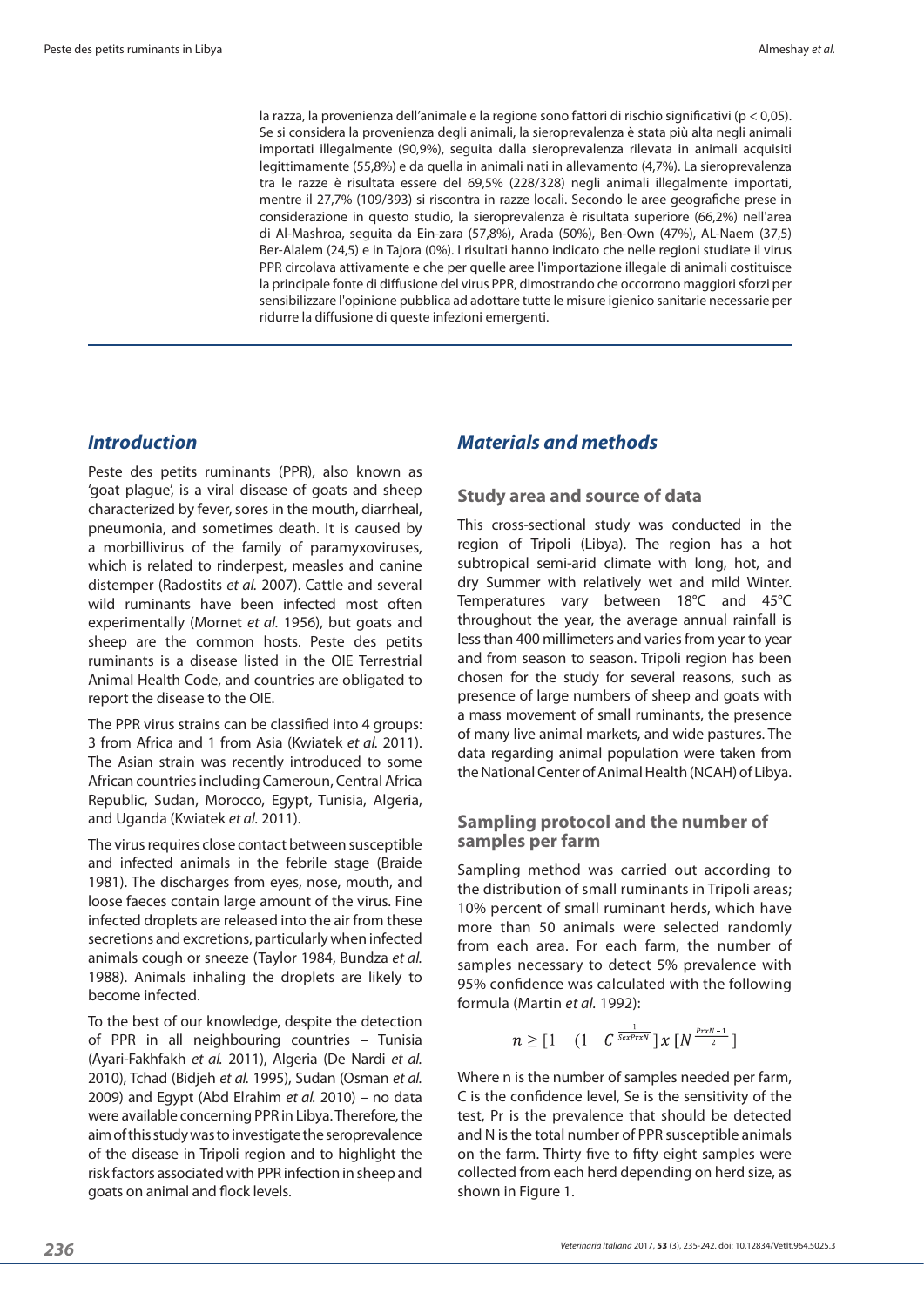From each animal, about 5 mL of blood sample was collected from the jugular vein using identified vacutainer tubes without an anticoagulant. The blood tubes were kept in a cold box with ice and transferred to the Libyan Animal Health Laboratory within 24 hours from collection. The clotted blood samples were centrifuged and the sera were aliquoted in 2 mL cryovials and preserved at ‑20°C until use.

Risk factors and information were collected by filling the relevant questionnaires during the collection of blood samples to record data on farm location, history of recent movement of purchased animals, contact with other animals through shared grazing and water, feeding and breeding systems, source of animals, distance between the farm and nearest veterinary clinic, distance between farm and animal markets, and dealing with manure.

Seven areas within Tripoli region; 10% of farms with more than 50 animals were selected randomly.

#### **Animals**

Sheep and goats were identified, and the number of target samples to collect from each farm was calculated. Thus, a total of 721 animals (601 sheep and 120 goats) were tested for PPR. The sampled animals were local Libyan breeds (Barbary sheep and local goats breed) or illegally imported animals from Tunisia (Arbi goats breed). Animals used in this study were not vaccinated against PPR as both countries, Libya and Tunisia, do not include PPR vaccination in their vaccination programme (FAO 2012, OIE 2015). Therefore, all PPR positive sera will represent PPR infected animals.

### **Serological technique and statistical analyses**

Serum samples were tested for the presence of PPRV antibodies by using ID Screen® PPR Competition



**Figure 1.** *The number of samples per herd according to its size.*

ELISA kit [IDvet innovative diagnostics (IDvet) 310, Grabels, France]. The kit is based on PPRV nucleoprotein (NP) antigen and specific monoclonal antibody (Libeau *et al.* 1995). The relative sensitivity of the test is 94.5%; whereas the specificity is 99.4 % (Saliki *et al.* 1993).

Optical density values were converted to inhibition percentage, according to the ELISA cut-off value, inhibition percentages of  $\leq 60\%$  were considered positive.

Data analysis was performed using the statistical software program SPSS for windows (Version 17.0 and SPSS Inc.).

Initially, descriptive analysis was used for the collected samples. Univariate analysis using Chi square (2 tailed) test was used to access the association between the occurrence of PPR and the suggested risk factors. For each variable, the p value and odds ratio (OR) with a 95% confidence interval were calculated.

Then logistic regression model was used to evaluate the association between all risk factors and PPR. All risk factors and other important variables [such as region, date of sampling, distance between farm and animal market, distance between farm and veterinary clinic, type and number of animals purchased during the last 12 months, the source of new animals, method of transport, species of live animals (sheep or goats) left at the farm during the past 12 months, dealing with manure of animal during the last 12 months, species of animals that were slaughtered on the farm during the past 12 months, visit to the farm during past year, and number of visits to the farm by veterinarians] were all included in the subsequent multivariable logistic regression model for small ruminant.

A forward Stepwise (Likelihood Ratio) method, with sequential manual removal of variables based on a lack of statistical significance and biological plausibility, was used to produce the best-fit model. For the factors to remain in the final model, a significance level was set at the likelihood ratio of p‑value of 0.05 for entry and 0.10 for removal.

# *Results*

### **Sample description**

Sheep accounted for 83% (601/721) of the collected samples, 54% (390/721) of the samples were males; 36% (256/721), 38% (272/721), and 27% (193/721) of the samples were less than 12 month, 12‑24 month, and more than 24 month old, respectively.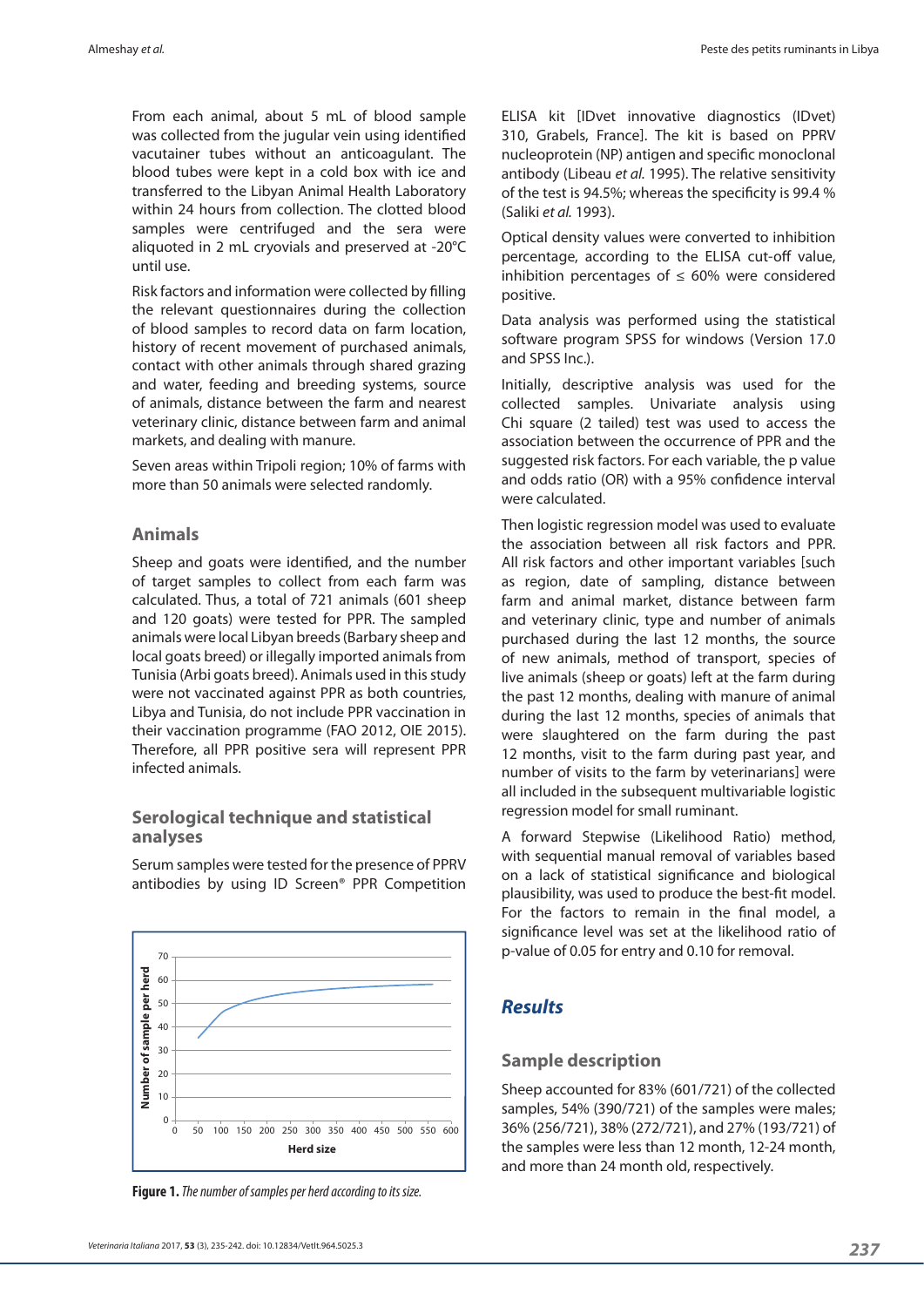### **Seroprevalence**

The herd prevalence was 93.3% (14/15). The mean of within‑herd prevalence in infected herds for small ruminants was found to be 48.5% [32.1‑64.8%] whereas the overall seroprevalence in this study was 46.7% (337/721).

By species: seropositive samples were 44.3% (266/601) and 59.2% (71/120) in sheep and goats, respectively.

By gender: seropositive samples were 50.3% (196/390) and 42.6% (141/331) for males and females, respectively.

By age: seropositive samples were 44.9% (115/256), 49.6% (135/272), and 45.1% (87/193) for age groups:

**Table I.** *Results of univariate associations with cELISA PPR seropositivity in small ruminants in Tripoli region.*

| Variable               |     | <b>Total Positive</b> | <b>Prevalence</b><br><b>ICII</b> |          | p-value Odds Ratio [CI] |  |  |  |  |
|------------------------|-----|-----------------------|----------------------------------|----------|-------------------------|--|--|--|--|
| <b>Breed</b>           |     |                       |                                  |          |                         |  |  |  |  |
| Local                  | 393 | 109                   | 27.7                             |          | $0.16[0.12-0.23]$       |  |  |  |  |
| Imported               | 328 | 228                   | 69.5                             | 0.0000   |                         |  |  |  |  |
| <b>Species</b>         |     |                       |                                  |          |                         |  |  |  |  |
| Sheep                  | 601 | 266                   | 44.3                             |          | $0.5$ [0.37-0.82]       |  |  |  |  |
| Goats                  | 120 | 71                    | 59.2                             | 0.0028   |                         |  |  |  |  |
|                        |     |                       | <b>Sex</b>                       |          |                         |  |  |  |  |
| Male                   | 390 | 196                   | 50.3                             |          |                         |  |  |  |  |
| Female                 | 331 | 141                   | 42.6                             | 0.04     | 1.36 [1.01-1.83]        |  |  |  |  |
| Age                    |     |                       |                                  |          |                         |  |  |  |  |
| < 12<br>months         | 256 | 115                   | 44.9                             |          |                         |  |  |  |  |
| $12 - 24$<br>months    | 272 | 135                   | 49.6                             | 0.84     |                         |  |  |  |  |
| >24<br>months          | 193 | 87                    | 45.1                             |          |                         |  |  |  |  |
| <b>Breeding system</b> |     |                       |                                  |          |                         |  |  |  |  |
| Closed                 | 422 | 218                   | 51.7                             |          |                         |  |  |  |  |
| <b>Open</b>            | 52  | 16                    | 30.8                             | 0.0025   |                         |  |  |  |  |
| Semi-closed            | 247 | 103                   | 41.7                             |          |                         |  |  |  |  |
| <b>Animal source</b>   |     |                       |                                  |          |                         |  |  |  |  |
| Animal<br>market       | 538 | 300                   | 55.8                             |          |                         |  |  |  |  |
| Imported               | 33  | 30                    | 90.9                             | < 0.001  |                         |  |  |  |  |
| Same herd              | 150 | 7                     | 4.7                              |          |                         |  |  |  |  |
| Region                 |     |                       |                                  |          |                         |  |  |  |  |
| Enzara                 | 173 | 100                   | 57.8                             |          |                         |  |  |  |  |
| Arada                  | 46  | 23                    | 50.0                             |          |                         |  |  |  |  |
| <b>Tajora</b>          | 53  | 0                     | 0                                |          |                         |  |  |  |  |
| Almshro                | 148 | 98                    | 66.2                             | < 0.0001 |                         |  |  |  |  |
| Benon                  | 100 | 47                    | 47                               |          |                         |  |  |  |  |
| <b>Beralalem</b>       | 49  | 12                    | 24.5                             |          |                         |  |  |  |  |
| Anem                   | 152 | 57                    | 37.5                             |          |                         |  |  |  |  |
| <b>Total</b>           | 721 | 337                   | 46.7                             |          |                         |  |  |  |  |

[CI]: 95% Confidence Interval

less than 12 months, between 12 and 24 months, and more than 24 months of age, respectively.

The highest seroprevalence was 91% in imported animals; PPR antibodies were not detected in small ruminant populations in Tajora region as shown in Table I.

#### **Univariate association analysis for the risk factors**

The result showed that all the important risk factors have a strong statistical association with the seropositivity, with the only exception of the age of the animals (Table I).

### **Multivariable regression**

Only breed, source of animal, and region were identified to be significant risk factors (Table II).

## *Discussion*

Small ruminants have an important role in the economy of the region, both as a source of income for farmers and as an important source of meat and wool in Libya. Located in North-Western part of Libya, Tripoli is characterised by a large population of small ruminants. The region was selected for conducing this study due to the presence of intensive illegal animal movement, high number of live animal markets, and a harbour favouring the import of live animals, as well as for the uncertainty about PPR situation in Libya.

In this study, the overall cELISA PPR seropositivity in small ruminant serum samples, collected from 7 investigated sub‑regions of Tripoli, was 46.7%. This finding suggests that the disease may have been circulating in some areas in Libya without having been reported to the veterinarian authority and escaping the control of national disease surveillance systems, which, thus, proved to be inadequate. Epidemiological studies conducted in Middle East and Africa revealed that prevalence of PPR varies

| Table II. Final logistic regression model showing variables associated |
|------------------------------------------------------------------------|
| with seropositivity to PPR in small ruminants.                         |

| <b>Steps</b> | <b>Variables</b> | <b>Model Log</b><br><b>Likelihood</b> | Change<br>in 2 Log | df | Sig. of the<br>change |
|--------------|------------------|---------------------------------------|--------------------|----|-----------------------|
|              |                  |                                       | <b>Likelihood</b>  |    |                       |
| Step 1       | <b>Breed</b>     | $-498.226$                            | 128.968            | 1  | .000                  |
| Step 2       | Source           | $-433.742$                            | 68.950             | 1  | .000                  |
|              | <b>Breed</b>     | $-439.902$                            | 81.270             | 1  | .000                  |
| Step 3       | Source           | $-433.739$                            | 85.192             | 1  | .000                  |
|              | <b>Breed</b>     | $-411.227$                            | 40.168             | 1  | .000                  |
|              | Region           | $-399.267$                            | 16.247             | 1  | .000                  |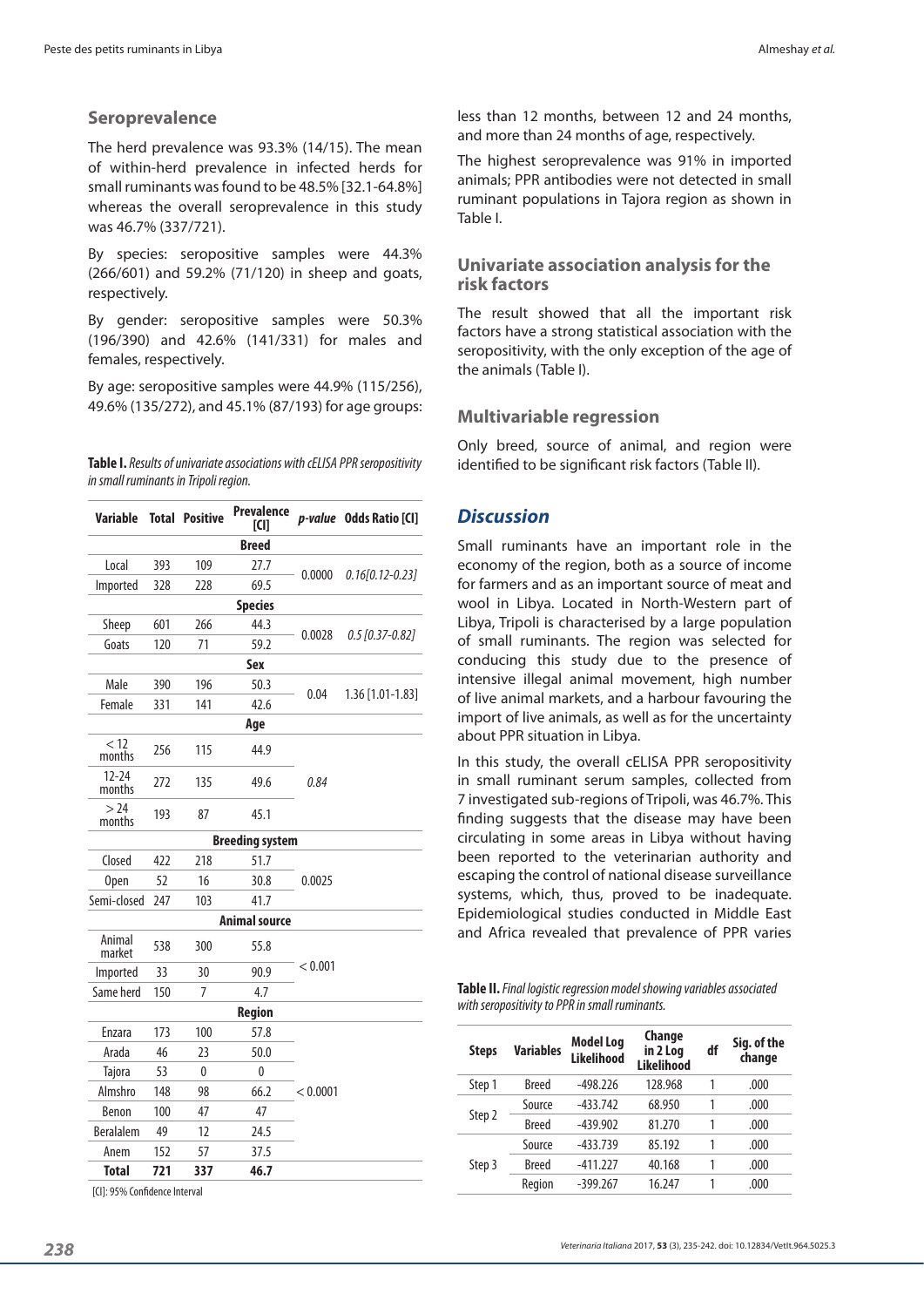between 50 and 58% (Taylor 1979, Lefevre *et al.* 1991) – this is within our result range.

The PPR prevalence in our study was higher than those reported in some Libyan neighbouring countries. Seroprevalence reported in Tunisia was 8% (Ayari‑Fakhfakh *et al.* 2011), 33% in Algeria (De Nardi *et al.* 2010), and 34 % in Tchad (Bidjeh *et al.*, 1995). Conversely, PPR prevalence in this study was lower than those reported in Sudan (51%) (Osman *et al.* 2009) and in Egypt (63%) (Abd Elrahim *et al.* 2010). The variation of seroprevalence reports could be attributed to several factors, such as differences in management system of small ruminants; different levels of immunity, types of diagnostic tests and sampling used, level of technical knowledge of the investigators (Roeder and Obi 1999, Singh *et al.* 2004a, Waret Szukuta *et al.* 2008), vaccination against PPR that leads to presence of antibodies or subclinical infection as earlier reported by Diop and colleagues (Diop *et al.* 2005).

Furthermore, cELISA PPR sero‑positivities are influenced by many factors including: number of animals, age, time of sampling, animal husbandry and feeding.

There was no statistically significant difference among the age group PPR prevalences. The higher proportion of positive animals was recorded among animals between 1 and 2 year old. The high prevalence in young animals could stand for a recent circulation of the virus in the Country. Moreover, these findings also suggest that PPR has been circulating for a long time in the region. However, this result is in contrast with most studies carried out on PPR showing difference in age‑susceptibility (El Rashid 1992, Saliki *et al.* 1993, Abubakar *et al.* 2011).

It was suggested that the PPR virus is highly immunogenic, as infected animals remain serologically positive for a long period. Similar infection rates in the age groups indicate an early exposure of the animals to the PPR infection. We conclude that the virus circulated for a long period in Tripoli region without being noted by the local veterinarians. Sarker and Hemayeatul (Sarker and Hemayeatul 2011) reported that PPR was significantly higher in young animals (31%) in comparison to suckles (13%) and adult (10%). Taylor (Taylor 1984) and Obi and colleagues (Obi *et al.* 1983) reported PPR infections most frequently in animals between 1 and 2 years of age. In enzootic areas, the prevalence is higher in older animals (Tounkara *et al.* 1996).

This study revealed that the prevalence of PPR in males (50.3%) was higher than females (42.6%). These results were almost similar to those reported by Abubakar and colleagues (Abubakar *et al.* 2008) in Nigeria, Sarker and Hemayeatul (Sarker and Hemayeatul 2011) in Bangladesh, Rahmanand and

colleagues (Rahman *et al.* 2004) in Pakistan, Ozkul and colleagues (Ozkul *et al.* 2002) in Turkey who also found that males are apparently more prone to the infection than females. It has been hypothesised that males are more prone to disease because of genetic variation (Razmi *et al.* 2006). Nonetheless, Swai and colleagues (Swai *et al.* 2009) in Tanzania and Osman (Osman 2005) in Sudan found higher seroprevalence in females than in males. These results were explained considering that males are sold for meat earlier at 1 to 2 years of age, while females are used for flock reproduction and, therefore, kept for a longer period of time.

Imported breeds were found to be most susceptible to PPR infection than local breeds. The open grazing system in rural areas around water sources during the dry season may also play an important role in spreading the disease.

The prevalence of PPR was found to be significantly different among breeding system categories, animal kept in a close system (52%) were mostly infected, followed by semi-closed system (43%), and lower prevalence was found in the open system (31%). Taylor and Barrett found that close contact between infected and susceptible animals is the main mode of virus transmission (Taylor and Barrett 2007).

The interactive breeding between goats and sheep especially in high density grazing could affect the PPR prevalence.

The role of wild ruminants in transmitting PPR virus has been described in Pakistan (Zahur *et al.* 2008), in Ethiopia (Gopilo 2005), and in Saudia Arabia (Housawi *et al.* 2004). Infected small ruminant herds in open grazing systems can infect other herds in pastures and water points. This finding is in agreement with the observations conducted in Uganda (Kihu *et al.* 2010).

Seroprevalence of PPR was significantly associated with breeds. The number of imported animals is considerably increasing (in term of sheep and goat population) in the last 4 years due to uncontrolled animal movement through borders with neighbouring countries. This study revealed that prevalence in imported animals was 70% and in local animals 28%. Guinean breeds (West African dwarf, logoon, kindi, and Djallonke) are known to be highly susceptible to PPR virus (Abubakar *et al.* 2011). In Pakistan, the prevalence of PPR is higher in indigenous Black Bengal goats (27%) than in Jamunapari (12%) and exotic breeds (10%) (Mondal *et al.* 1995). This may be due to immunosuppression or cross breed vaccination (Mondal *et al.* 1995).

In the present study, local prevalence is ranging from 0% to 66%. The highest prevalence of PPR was found in Al-Mashroa (66%) followed by Ein‑Zara (58%), Arada (50%), Ben‑Own (47%),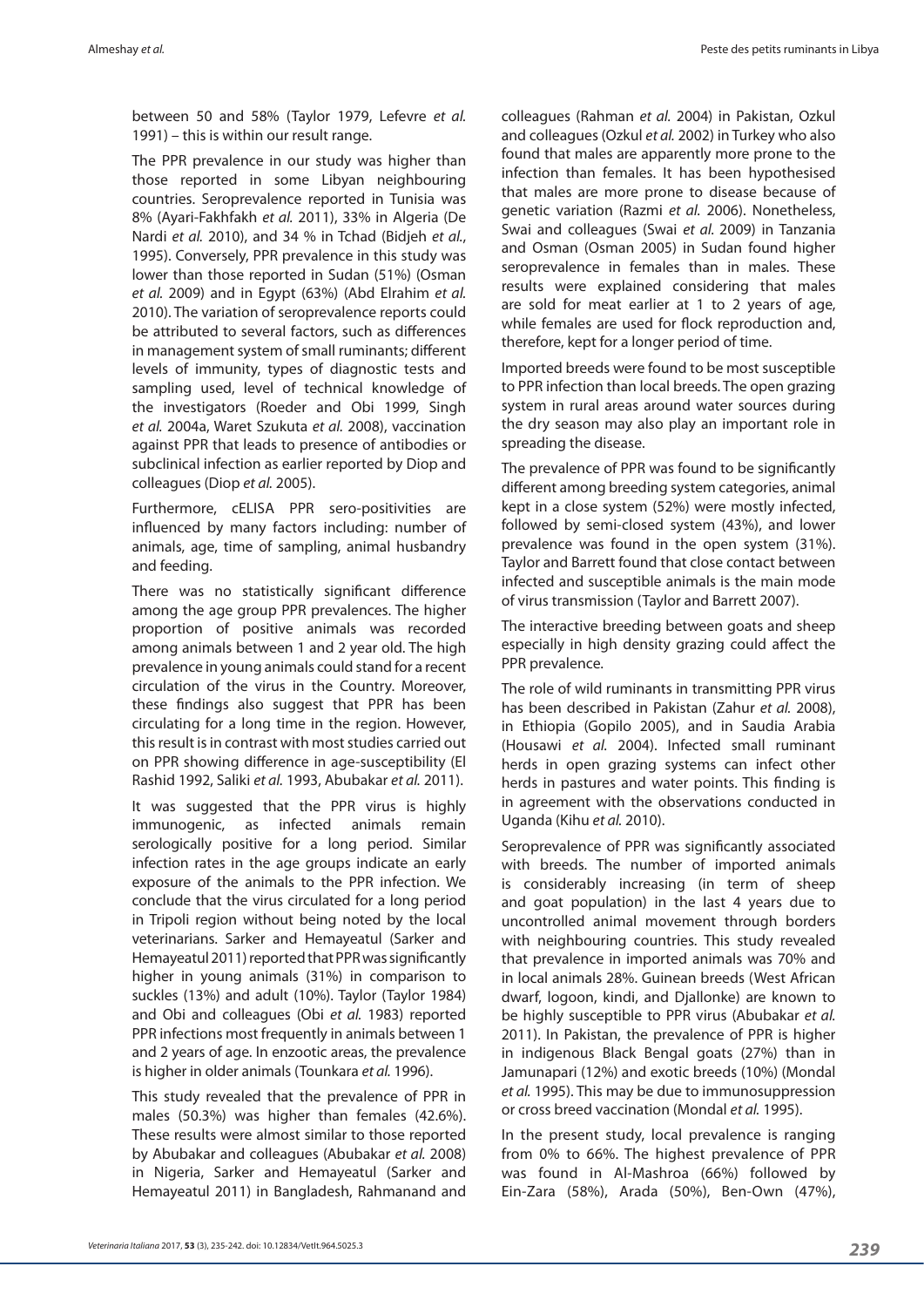Al‑Naem (38%), Ber‑Alalem (25%), and Tajora (0%). These dissimilarities among different areas may be attributed to variations in the husbandry system and biosecurity, and animal production practiced in each locality, to farm density and to number of illegally imported small ruminants in each region. They could also be attributed to the continuous animal movement from one locality to another. This finding is in agreement with that previously reported in Tanzania (Muse *et al.* 2012, Shuaib 2011). In Ethiopia, Szkuta and colleagues (Szkuta *et al.* 2008) explored the spatial distribution and risk factors of PPR and found that seroprevalence was very heterogeneous across regions, with prevalence rates ranging from 0% to 53%.

Uncontrolled animal movement throughout the country is one of the main causes of PPR infection and spread among small ruminant population. These results are in agreement with the findings of Zahur and colleagues (Zahur *et al.* 2008) in Pakistan. Also in Uganda, PPR seroprevalence ranged from 43% to 88% as observed in Mbulu, Siha, Longido, and Ngorongoro districts, while seroprevalence with less than 40% to none was found in Monduli, Karatu, and Simanjiro, respectively (Singh *et al.* 2004a).

The difference among seropositivity to PPR from one locality to another may be attributed to some factors including the management systems, biosecurity measures, and levels of immunity (Singh *et al.* 2004b, Waret‑Szkuta *et al.* 2008). According to OIE report in 2011, variation in seroprevalence is probably related to the intensity of movement of livestock and trade of small ruminants. In addition, the higher seroprevalence in some localities could be due to the sample size or may be attributed to the number of PPR‑ affected animals from which blood samples were collected, as well as geographical differences.

Our results confirmed that the source of new animals to the farm is a risk factor: PPR seroprevalence was highest in illegally imported animals (91%) playing a major role as source of infection in sheep and goats in Tripoli, followed by the seroprevalence of animal legitimately acquired (55.8%), and by the seroprevalence of animals belonging to the same herd (4.7%). Difference in prevalence may be related to the intensity of trade of illegally imported small ruminants (Naeem *et al.* 2000). This study revealed that the introduction of new animals purchased from live animal market was one of the main sources for PPR infection and spread. This finding is in agreement with the results reported by Singh and colleagues (Singh *et al.* 2004a) and Muhammad and colleagues (Muhammad *et al.* 2009).

Visiting live animal markets was identified as a major risk factor (Shankar *et al.*, 1998). Peste des petits ruminants may be associated with introduction of recently purchased sick animals from markets or contact in a close/village flock with sheep and/or goats that had been sent to market, but returned unsold (Radostits *et al.* 2000). Introduction of new animals from animal market is also considered as main cause of PPR infection of small ruminants in Saudi Arabia (Anderson 1995, Taylor and Barrett 2007). According to anecdotal reports from the animal owners, illegally imported goats and sheep were widely used for breeding purposes. This might be the main cause for the higher percentages of PPRV seropositive animals found in Tripoli.

In Jordan, Abraham and colleagues (Abraham *et al.* 2005) reported that large size was a risk factor for PPR seropositivity in both sheep and goat flocks.

There was evidence that exposure of goats and sheep to PPRV was high and widespread, despite considerable variation among species. Since no vaccination has been carried out against PPR in Libya, our results confirm for the first time natural transmission of PPRV under field conditions in Tripoli, especially in the local breed. The seroprevalence of PPRV in Tripoli reflects the image of the disease in the Western part of Libya and breed, source of animal and region were identified to be significant risk factors.

In conclusion, the present study revealed illegally imported animals as the main source of infection in Tripoli. As most of the farms have no biosecurity measures and because of the lack of sufficient veterinary services in the local live animal markets, PPR and other diseases can spread easily. Further efforts should be carried out to raise public awareness with respect to this new ri-emerging disease. Research targeting virus isolation and molecular epidemiology, involving large areas of the country, and exploring seasonal occurrence is obviously needed to define the epidemiology of PPR in Libya.

### *Acknowledgements*

The study was supported by the FAO project TCP/ RAB/3302.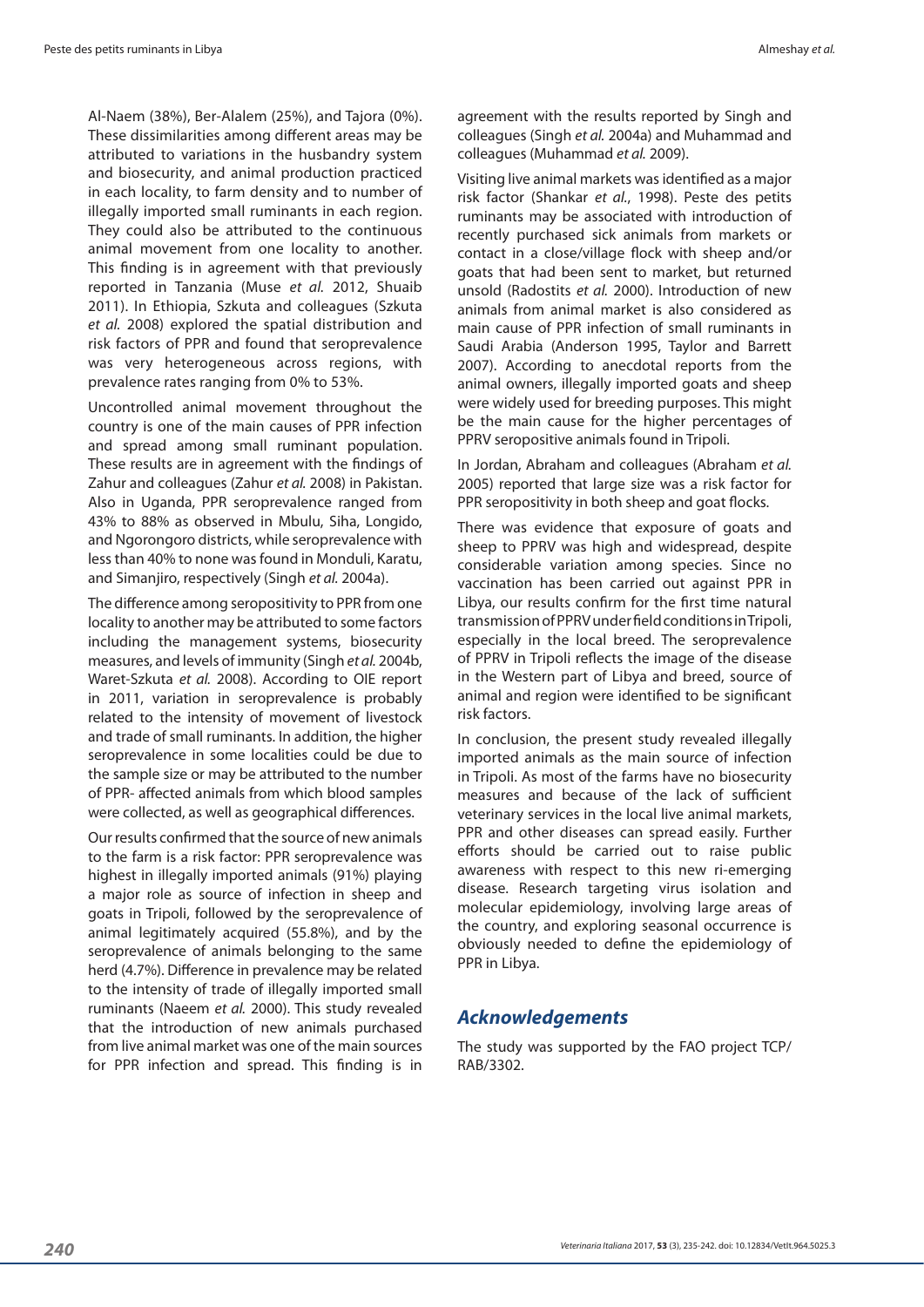# *References*

- Abd El‑Rahim I.H.A., Sharawi S.S.A., Barakat M.R. & El‑Nahas E.M. 2010. An outbreak of peste des petits ruminants in migratory flocks of sheep and goats in Egypt in 2006. *Rev Sci Tech*, **29**, 655‑662.
- Abraham G., Sintayehu A., Libeau G., Albina E., Roger F., Laekemariam Y., Abayneh D. & Awoke K.M. 2005. Antibody seroprevalences against Peste des Petits Ruminants (PPR) virus in camels, cattle, goats and sheep in Ethiopia. *Prev Vet Med*, **70**, 51-57.
- Abubakar A.B., El‑Yuduga A.D. & Baba S.S. 2008. Seroprevalence of Morbillivirus antibody and abattoir survey of one humped slaughtered camels (*Camelus dromedarius*) in Maiduguri municipal abattoir, Maiduguri, Nigeria. *Asian Journal of Scientific Research*, **1** (1), 85-89.
- Abubakar M., Ashiq S., Zahoor A.B., Arshed M.J. & Banyard A.C. 2011. Diagnosis and control strategies for Peste des Petits Ruminants virus: global and Pakistan perspectives. *Pak Vet J*, **31**, 267‑274.
- Anderson E.C. 1995. Morbillivirus infections in wildlife (in relation to their population biology and disease control in domestic animals). *Vet Microbiol*, **44**, 319‑332.
- Anderson J & McKay, J.A. 1994. The detection of antibodies against Peste des Petits Ruminants virus in cattle, sheep and goats and the possible implication to Rinderpest control programs. *Epidemic Infection*, **112**, 225‑234.
- Ayari‑Fakhfakh E., Ghram A., Bouattour A., Larbi I., Gribâa‑Dridi L. & Kwiatek O. 2011. First serological investigation of Peste‑des‑Petits Ruminants and Rift Valley Fever in Tunisia. *Vet J*, **187**, 402-404.
- Bidjeh K., Bornarel P., Imadine M. & Lancelot R. 1995. First- time isolation of the Peste des Petits Ruminants (PPR) virus in Chad and experimental induction of the disease. *Rev Elev Med Vet Pays Trop*, **48**, 295-300.
- Braide V.B. 1981. Peste des Petits Ruminants. *World Animal Review*, **39**, 25‑28.
- Bundza A., Afshar A., Dukes T.W., Myers D.J., Dulac G.C. & Becker S.A.W.E. 1988. Experimental Peste des Petits Ruminants (Goat plague) in goats and sheep. *Can J Vet Res*, **52**, 46‑52.
- De Nardi M., Lamin Saleh S. M., Batten C., Oura C., Di Nardo A., & Rossi D. 2012. First evidence of Peste des Petits Ruminants (PPR) virus circulation in Algeria (Sahrawi territories): outbreak investigation and virus lineage identification. *Trans Emerg Dis*, **59**, 214-222.
- Diop M., Sarr J. & Libeau G. 2005. Evaluation of novel diagnostic tools for Peste des Petits Ruminants virus in naturally infected goats. *Epidemiol Infect*, **133**, 711-717.
- Durojaiye O.A., Obi T.U. & Ojo O.O. 1983. Virological and serological diagnosis of Peste des Petits Ruminants. *Tropical Veterinary*, **1**, 13-17.
- El-Rashid I. E. 1992. Some aspects of Peste des Petits Ruminants epidemiology in North Darfur State, the Sudan. MVSc Thesis, Faculty of Veterinary Medicine, University of Khartoum, the Sudan.
- FAO. 2012. Peste des petits ruminants (PPR) situation

in Africa. *In* 7<sup>th</sup> Meeting of the GF-TADs Regional Steering Committee for Africa (SC7), Nairobi, Kenya, 16‑17 July, 2012.

- FAO/OIE/WHO 1987. Animal Health Yearbook. FAO Animal Health and Production Series No.27. FAO, Rome, 111.
- Gopilo A. 2005. Epidemiology of Peste des Petits Ruminants virus in Ethiopia and molecular studies on virulence. PhD thesis, Institute National Polytechnique, Toulouse, France.
- Housawi F.M.T., Elzein E.M.E., Mohamed G.E., Gameel A.A., Al‑Afaleq A., Hegazi A.I. & Al‑Bishr B. 2004. Emergence of Peste des Petits Ruminants in sheep and goats in Eastern Saudi Arabia. *Rev Elev Med Vet Pays Trop*, **57** (1‑2), 31‑34.
- Kihu S.M., Gitau C.G., Bebora L.C., Njenga M.J., Wairire G.G., Maingi N., Wahoma R.G. & Ndiwa N.N. 2010. Risk factors associated with spread of PPR in Turkana district, Kenya. Third forum meeting Entebbe, Uganda. Research Application summary, 529‑535.
- Kwiatek O., Ali Y.H., Saeed I.K., Khalafalla A.I., Mohamed O.I., Abu Obeida A., Abdelrahman M.B., Osman H.M., Taha K.M., Abbas Z., El Harrak M., Lhor Y., Diallo, A., Lancelot R., Albina E. & Libeau G. 2011. Asian lineage of Peste des Petits Ruminants virus, Africa. *Emerg Infect Dis*, **17** (7), 1223‑1231.
- Lefevre P.C., Diallo A., Schenkel F., Hussein S. & Staak G. 1991. Serological evidence of Peste des Petits Ruminants in Jordan. *Vet Rec*, **128**, 110.
- Martin S.W., Shoukri M. & Thorburn M.A. 1992. Evaluating the health status of herds based on tests applied to individuals. *Prev Vet Med*, **14**, 33‑43.
- Mondal A.K., Chottopadhyay A.P., Sarkar S.D., Saha G.R. & Bhowmik M.K. 1995. Report on epizootiological and clinicopathological observations on Peste des Petits ruminants (PPR) of goats in West Bengal. *Indian J Animal Health*, **34**,145‑148.
- Mornet P., Orue, J. & Gilbert Y. 1956. Unicity and plasticity of cattle plague virus; a natural virus adapted to small ruminants. *Comptes Rendus Hebdomadaires des Séances de l'Académie des Sciences*, **242**, 2886-2889.
- Muhammad A., Syed M.J., Muhammad J.A., Manzoor H. & Qurban A. 2009. Peste des Petits Ruminants virus (PPRV) infection: its association with species, seasonal variations and geography. *Trop Anim Health Prod*, **41**, 1197-1202.
- Muse E., AKarimuribo E.D., Gitao G.C., Misinzo G., Mellau L.S.B., Msoffe P.L.M., Swai E.S. & Albano M.O. 2012. Epidemiological investigation into the introduction and factors for spread of Peste des Petits Ruminants, southern Tanzania. *Onderstepoort J Vet Res*, **79**, 49-54.
- Naeem A., Elzein E.M.E. & Al‑Afaleq A.I. 2000. Epizootiological aspects of Peste des Petits Ruminants and Rinderpest in sheep and goats in Saudi Arabia. *[International Office of Epizooties] Rev Sci Tech*, **19**, 855‑858.
- Obi T.U., Ojo M.O., Taylor W.P. & Rowe L.W. 1983. Studies on the epidemiology of Peste des Petits Ruminants in Southern Nigeria. *Tropical Veterinarian*, **1** (4), 209‑217.